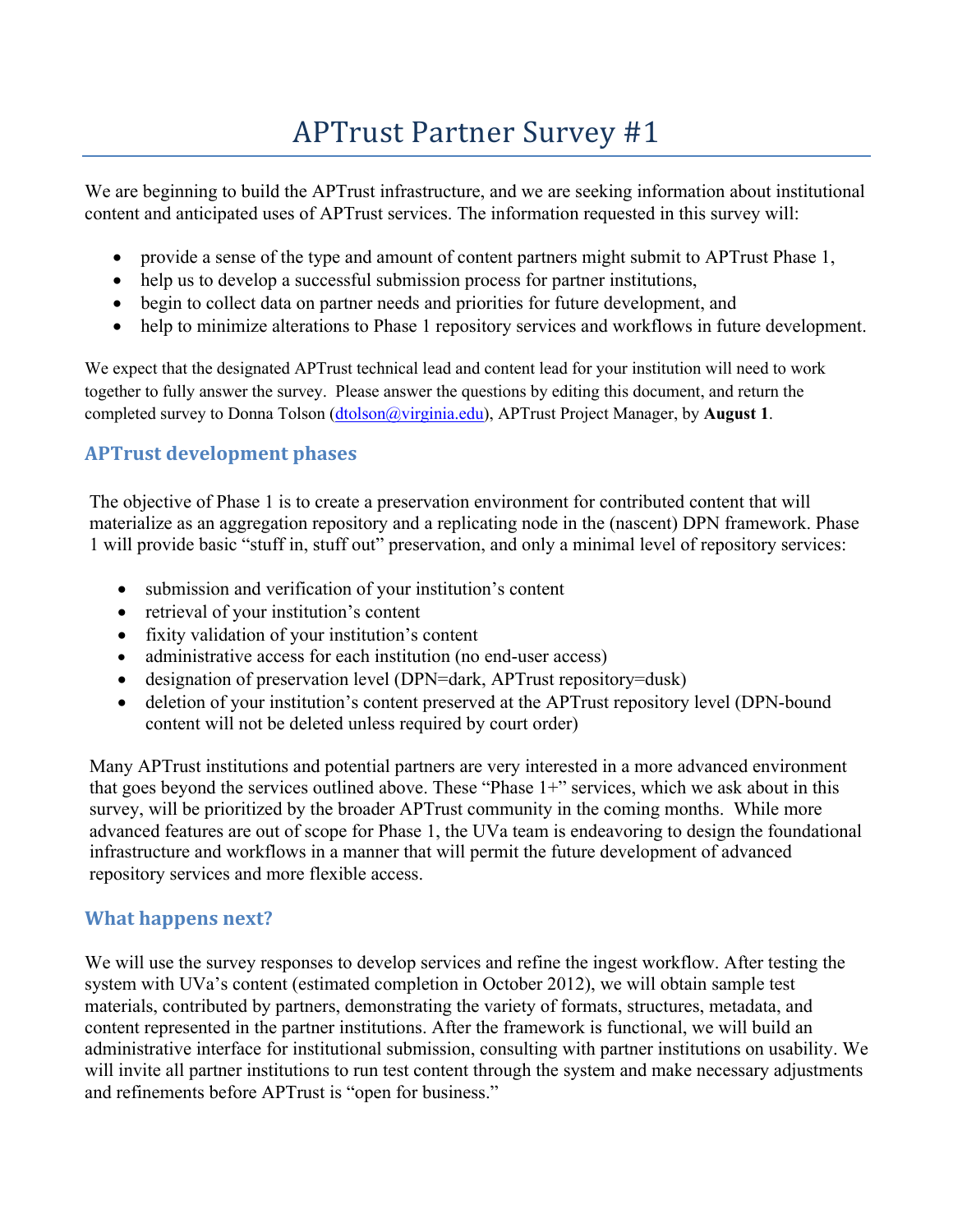# **Survey Questions**

## **Institutional Information:**

Institution name:

Person(s) completing survey:

Email contacts:

# **Desired level of preservation and repository services:**

1) Please rate the following statements based on your anticipated service needs for APTrust:

|                                                                                                     | <b>Strongly</b><br><b>Agree</b> | Agree          | No<br><b>Opinion</b> | <b>Disagree</b> | <b>Strongly</b><br>disagree |
|-----------------------------------------------------------------------------------------------------|---------------------------------|----------------|----------------------|-----------------|-----------------------------|
| only need a dark preservation solution for my content<br>a.<br>(DPN-level)                          | $\mathbf{1}$                    | 2              | 3                    | 4               | 5                           |
| I only need a dusk preservation solution for my content<br>b.<br>(APTrust-level)                    | $\mathbf{1}$                    | 2              | 3                    | 4               | 5                           |
| I need both dark and dusk preservation solutions for<br>$\mathsf{C}$ .<br>different sets of content | $\mathbf{1}$                    | $\overline{2}$ | 3                    | 4               | 5                           |
| I need both preservation solutions and repository<br>d.<br>services for my content                  | $\mathbf{1}$                    | $\overline{2}$ | 3                    | 4               | 5                           |
| I only need repository services for my content<br>e.                                                | $\mathbf{1}$                    | 2              | 3                    | 4               | 5                           |
| I need previous versions of my content stored in<br>f.<br>APTrust (not just the last, updated copy) | 1                               | 2              | 3                    | 4               | 5                           |

2) Please list any other service needs you have for APTrust: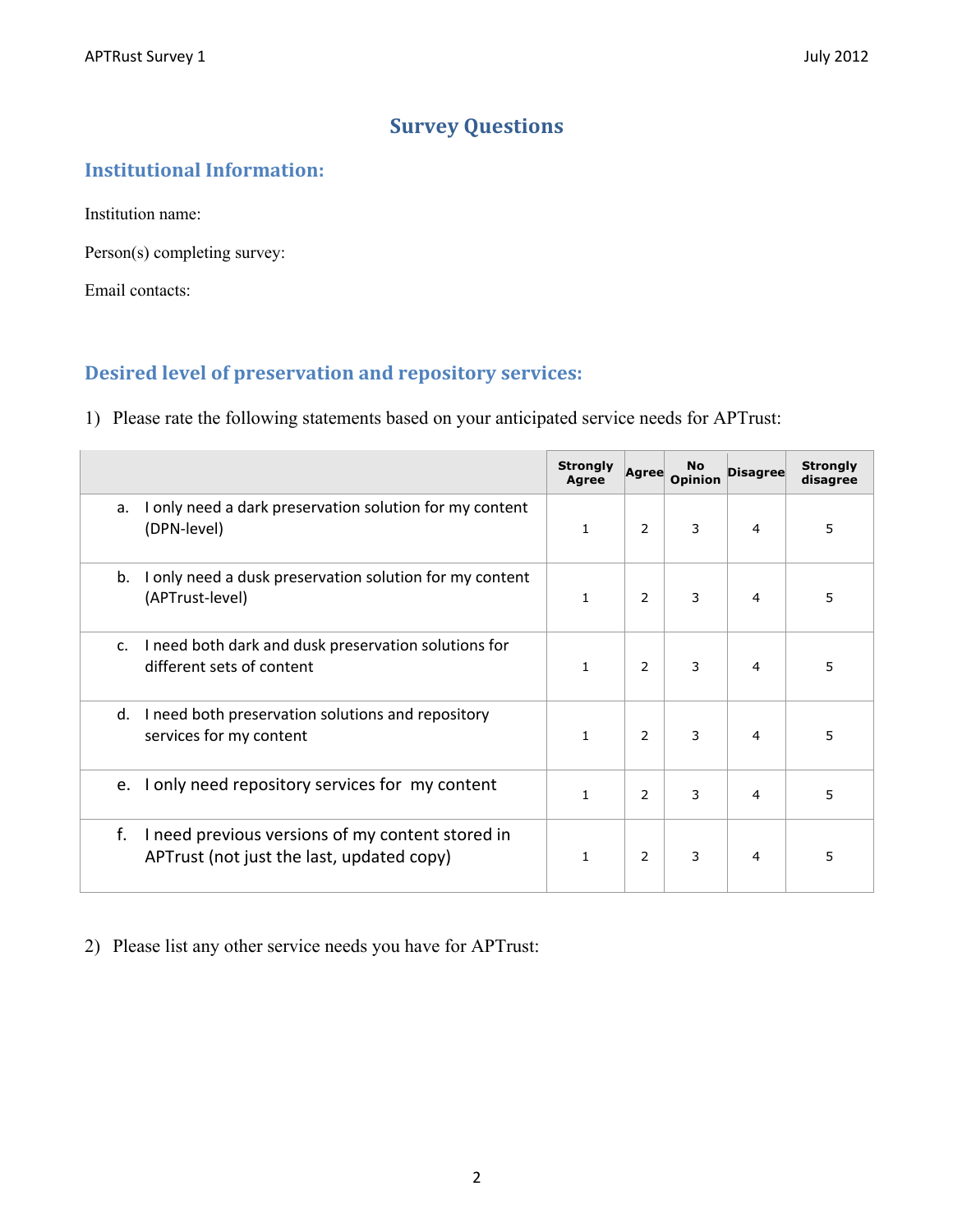#### **Phase 1**

- 3) Taking into account the minimal services that will be available, what types of materials do you expect to submit to APTrust in Phase 1? Please list formats (e.g., text, video, etc.) and collection types (e.g. books, manuscripts, image collections, datasets, etc.).
- 4) How large is the content you expect to submit in Phase 1? Please include some indication of individual file size (average size per format type), and total size of files (GB).
- 5) What metadata standards do you wish to submit (e.g., MODS, PBCore, etc.)?
- 6) How are the materials you wish to submit managed at your institution? Please include relevant repository software, such as fedora, dspace, eprints, contentdm. Are there materials in multiple systems that need to be brought together for submission?
- 7) Is there any structure or well defined relationships between materials you wish to submit? If so, is it important to be able to operate on that structure in the APTrust repository (e.g., submit or retrieve files as a book rather than as individual page images)?
- 8) Do you expect to use APTrust services beyond those being developed in Phase 1? Yes No

*If Yes, please answer Q8-11. If No, you have completed the survey.*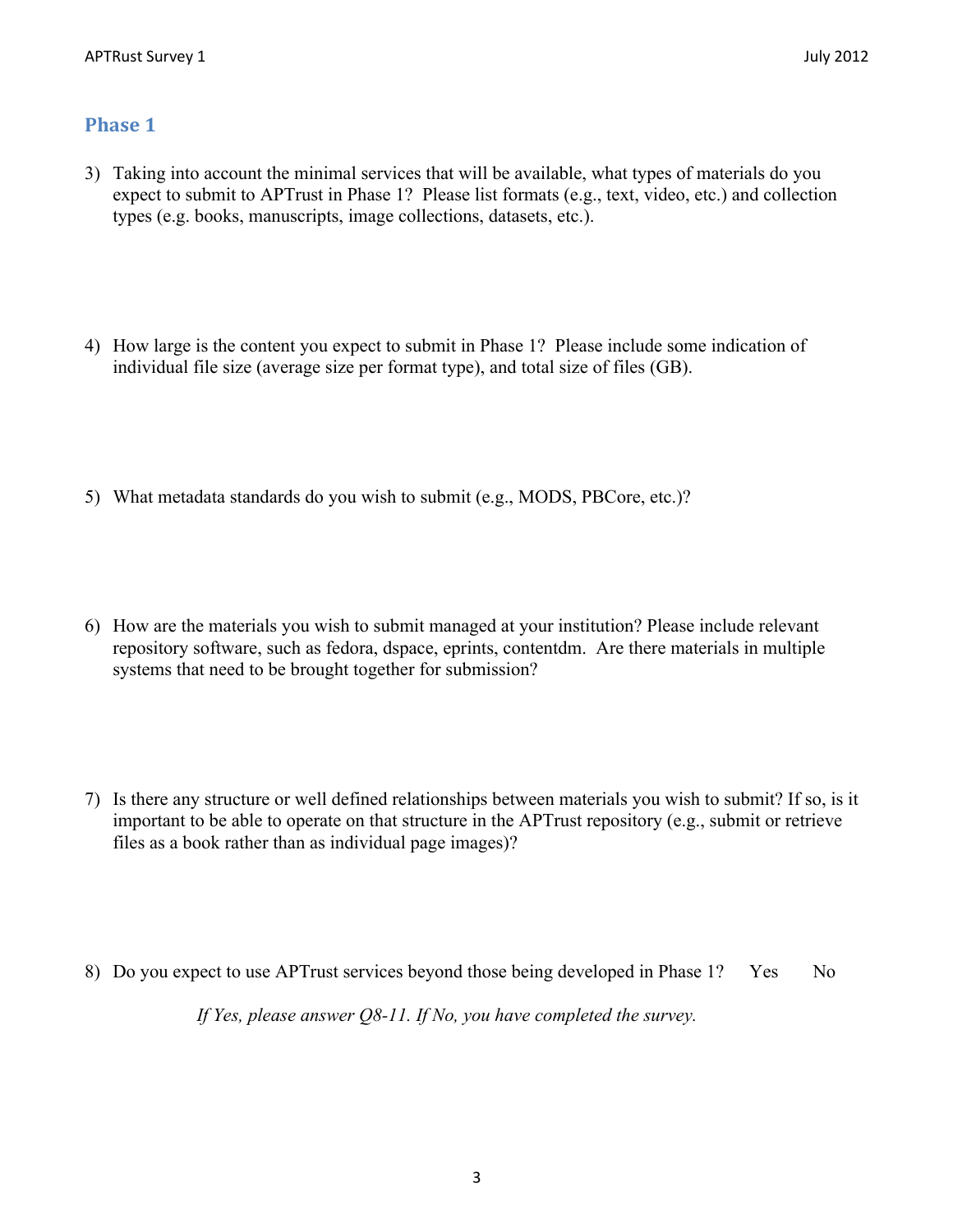#### **Phase 1+**

9) How desirable are the following potential APTrust services to your institution?

|                |                                                                                 |              | nighty<br>desirable Desirable Neutral |   | $Un -$<br>desirable | Highly un-<br>desirable |
|----------------|---------------------------------------------------------------------------------|--------------|---------------------------------------|---|---------------------|-------------------------|
| а.             | Ability to expose/query rich metadata                                           | $\mathbf{1}$ | 2                                     | 3 | $\overline{4}$      | 5                       |
| b.             | Ability to search aggregated metadata                                           | 1            | 2                                     | 3 | 4                   | 5                       |
| c.             | Data mining                                                                     | 1            | 2                                     | 3 | 4                   | 5                       |
| d.             | Data visualization tools                                                        | 1            | 2                                     | 3 | $\overline{4}$      | 5                       |
| e.             | Disaster recovery services (temporary end-user<br>access)                       | $\mathbf{1}$ | 2                                     | 3 | 4                   | 5                       |
| f.             | End-user access for your institution's content                                  | $\mathbf{1}$ | $\overline{2}$                        | 3 | $\overline{4}$      | 5                       |
| g.             | End-user access for the APTrust community to the<br>entire aggregate repository | $\mathbf{1}$ | 2                                     | 3 | 4                   | 5                       |
| h.             | Global end-user access to the entire aggregate<br>repository                    | $\mathbf{1}$ | $\overline{2}$                        | 3 | $\overline{4}$      | 5                       |
| i.             | Migration services for specific formats                                         | $\mathbf{1}$ | 2                                     | 3 | 4                   | 5                       |
| $\mathbf{i}$ . | Other: (add as many as necessary)                                               | 1            | 2                                     | 3 | 4                   | 5                       |

- 10) If the services you need are developed, how much total content would you expect to place in APTrust in the next five years (GB), given a reasonable cost structure?
- 11) What kinds of reports or data points do you think you may need to make informed preservation decisions across your collections?